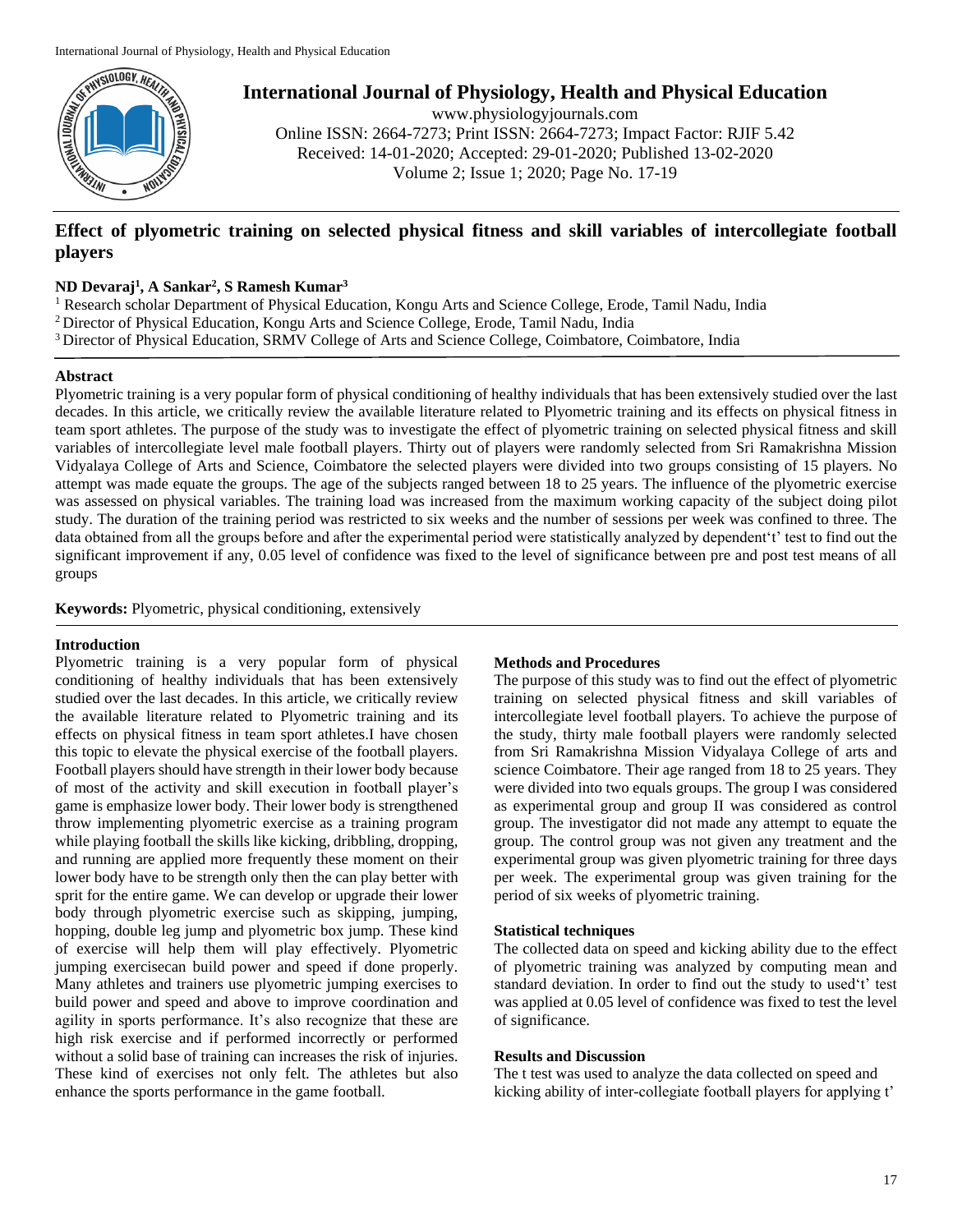test using computer software.

**Table 1:** Computation of 't'- test between pre and Posttest means of control group on speed

| Group                                            | Mean   | Standard deviation | Mean difference | Standard error mean | t-test |  |  |  |
|--------------------------------------------------|--------|--------------------|-----------------|---------------------|--------|--|--|--|
| Pretest                                          | 6.4153 | .29993             | .00467          | .00133              | 2.032  |  |  |  |
| Posttest                                         | 6.4200 | 29842              |                 |                     |        |  |  |  |
| *Significant at 0.05 level of confidence (2.045) |        |                    |                 |                     |        |  |  |  |

Table I reveals the computation of't' ratio between mean of pre and posttest on speed of college football players. The mean values of pre and posttest of control group were 6.41 and 6.42 respectively. Since the obtained't' test 2.032 was less than the required table value 2.045, it was found to be statistically not significant for the degrees of freedom 1 and 14 at 0.05 level of confidence. The result clearly indicated the speed of control group had not been improved.

**Table 2:** Computation of 'T'-Test Between Pre and Post Test Means Of Experimental Group On Speed

| Group    | Mean   | Standard deviation                               | Mean difference | Standard error mean | t-test   |
|----------|--------|--------------------------------------------------|-----------------|---------------------|----------|
| Pretest  | 6.2621 | .40142                                           | .04857          | .00851              | $5.710*$ |
| Posttest | 6.2136 | .39978                                           |                 |                     |          |
|          |        | *Significant at 0.05 level of confidence (2.045) |                 |                     |          |

Table II reveals the computation of't' ratio between pretest and posttest on speed of college football players. The mean values for pre and posttest of experimental group were 6.26 and 6.21 respectively. Since the obtained't' test 5.710 was greater than the required table value 2.145, it was found to be significant for the degrees of freedom 1 and 14 at 0.05 level of confidence. The result clearly indicated the speed of experimental group had been improved by plyometric training. The following bar diagram shows the mean values of pretest and posttest on speed of

experimental group and control group.



**Fig 1:** Bar Diagram Shows The Mean Values of Pre Test And Post Test on Speed Of Experimental Group and Control Group

**Table 3:** Computation of'T'-Test Between Pre and Post Test Means of Control Group on Kicking Ability

| Pretest 36.2013                        | <b>Group</b> Mean | <b>Standard</b><br>deviation | Mean<br>difference | <b>Standard error</b><br>mean | t-<br>test |
|----------------------------------------|-------------------|------------------------------|--------------------|-------------------------------|------------|
| .00467<br>.00804                       |                   | 2.37339                      |                    |                               | .580       |
| Posttest <sub>36.1967</sub><br>2.37714 |                   |                              |                    |                               |            |

Insignificant at 0.05 level of confidence (2.045)

Table III reveals the computation of 't' ratio between mean of pre and post test on kicking ability of college football players. The mean values for pre and post test of control group were 36.20and 36.19 respectively. Since the obtained 't' test 0.580 was less than the required table value 2.145, it was found to be not significant for the degrees of freedom 1 and 14 at 0.05 level of confidence. The result clearly indicated the kicking ability of control group had not been improved

**Table 4:** Computation of't'-Test Between Pre and Post Test Means of Experimental Group on Kicking Ability

| Group Mean |                  | Standard  | Mean       | Standard error | t-test |
|------------|------------------|-----------|------------|----------------|--------|
|            |                  | deviation | difference | mean           |        |
|            | Pretest 38.1967  | 1.77164   | 1.34867    | .29534         | 4.567* |
|            | Posttest 39.5453 | 1.78322   |            |                |        |

\*Significant at 0.05 level of confidence (2.045)

Table IV reveals the computation of't' ratio between pretest and posttest on kicking ability of college football players. The mean values for pre and post test of experimental group were 38.19 and 39.54 respectively. Since the obtained't'test 4.567 was greater than the required table value 2.145, it was found to be significant for the degrees of freedom 1 and 14 at 0.05 level of confidence. The result clearly indicated the kicking ability of experimental group had been improved by plyometric training. The following bar diagram shows the mean values of pre test and post test on kicking ability of experimental group and control group.



**Fig 2:** Bar Diagram Shows The Mean Values of Pre Test and Post Test on Kicking Ability of Experimental Group and Control Group